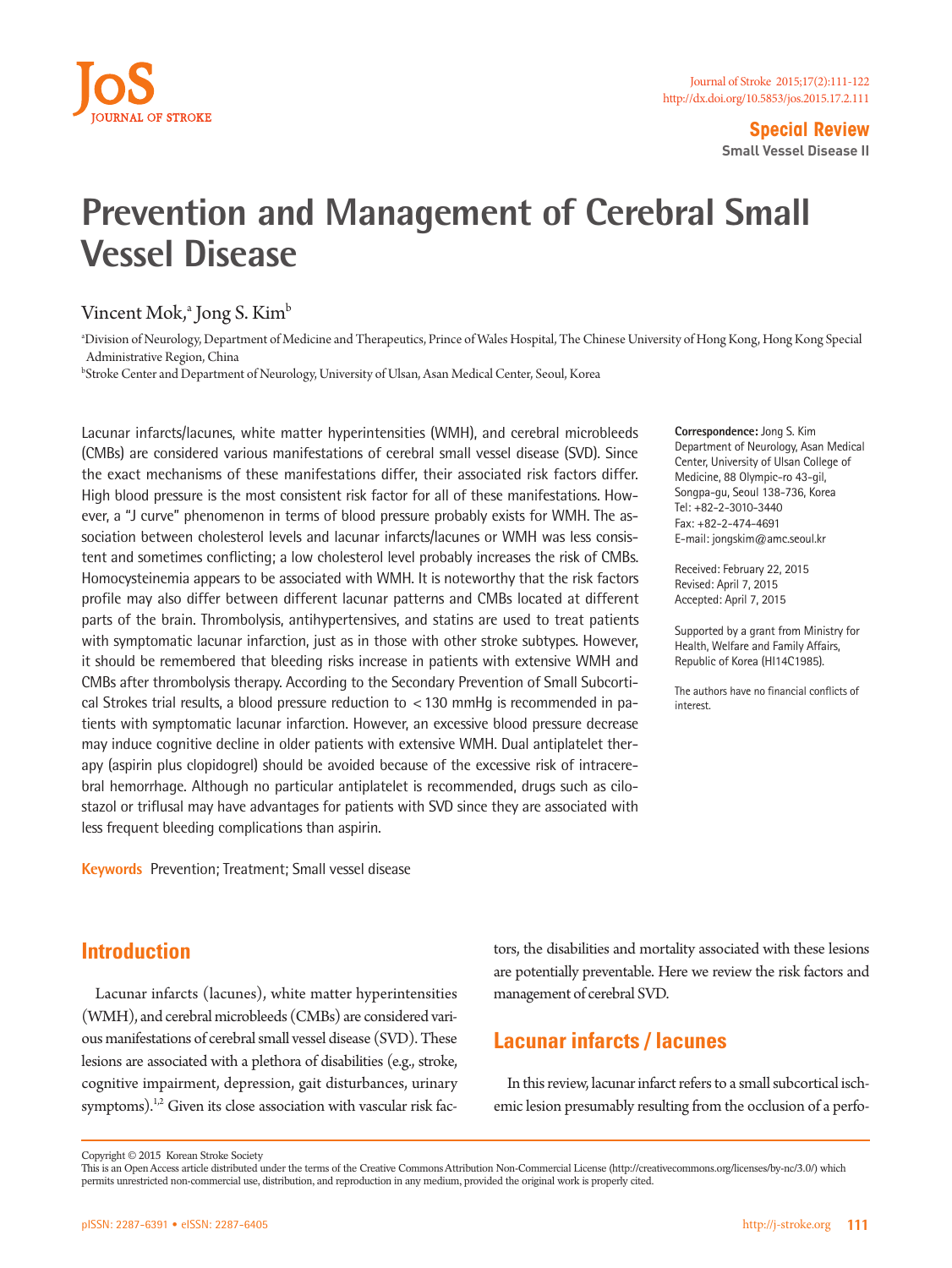rating arteriole that is associated with acute neurological symptoms (i.e., lacunar stroke). Lacune refers to a chronic small cavity that presumably represents the healed stage of a lacunar infarct. Note, however, that some lacunes may represent sequelae of a larger infarct or intracerebral hemorrhage (ICH).<sup>3</sup> Lacunes are often asymptomatic and are commonly found in elderly stroke-free community-dwelling subjects.

Some researchers hypothesized that different lacunar patterns may reflect different underlying SVD etiologies (e.g., microatheroma vs. fibrinoid necrosis) among stroke subjects and compared risk factors among different lacunar patterns.<sup>4-6</sup> Khan et

al.4 found that, among SVD patients, isolated lacunar infarct with no or minimal WMH (presumably related to microatheroma) was associated with hypercholesterolemia, diabetes, and myocardial infarction, i.e., risk factors similar to large artery disease, while lacunar infarct associated with moderate to severe WMH (presumably related to fibrinoid necrosis) was associated with age and hypertension. Arauz et al.<sup>6</sup> found that diabetes, a high hematocrit, and WMH were related to multiple lacunes (presumably related to fibrinoid necrosis) but not to a single lacunar infarct (presumably related to microatheroma). Nah et al.7 found that lacunar infarcts associated with parent atheroma-



Figure 1. Schematic drawing (upper panels) and clinical examples (lower panels) of the heterogeneous pathogenesis of single subcortical infarction. SSS, single subcortical infarction; PAD, parental artery disease. (modified from Nah et al.<sup>7</sup>).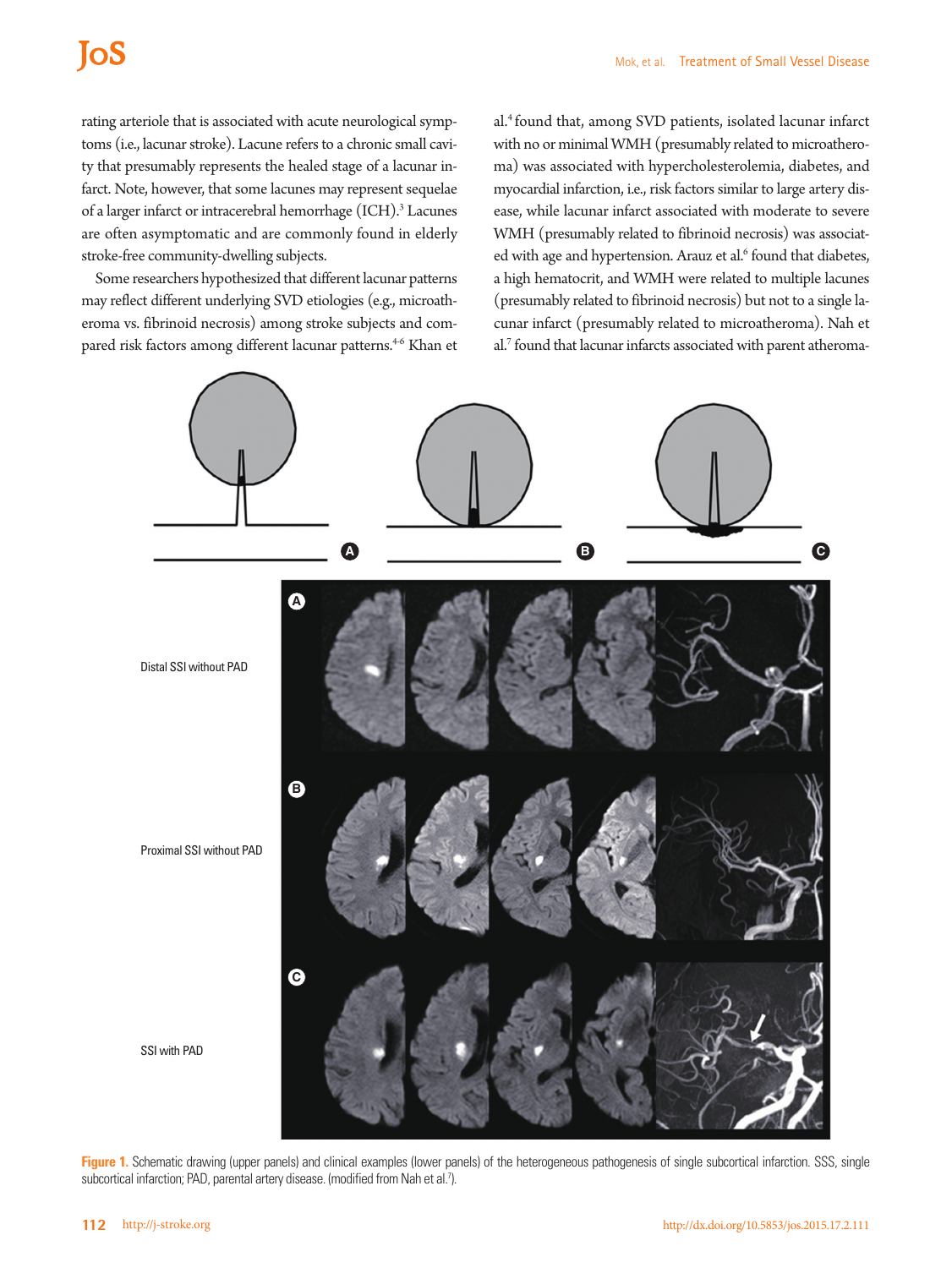tous disease (presumably related to a large-vessel atheromatous plaque blocking the mouth of the penetrating artery) had the highest prevalence of atheromatous indicators (i.e., coronary artery disease, asymptomatic cerebral atherosclerotic disease) and the lowest prevalence of SVD indicators (i.e., WMH, CMBs); distal lacunar infarcts without parent atheromatous disease (presumably related to fibrinoid necrosis) had the lowest prevalence of atheromatous indicators and the highest prevalence of SVD indicators; and proximal lacunar infarcts without parent atheromatous disease (presumably related to microatheroma at the proximal portion of the penetrating artery) showed intermediate features (Figure 1).

#### Risk factors for lacunes

Overall, asymptomatic lacunes are much more prevalent than lacunar infarcts. In the Cardiovascular Health Study (CHS), of 3,660 community-dwelling elderly individuals, 23% had one or more lacunes (3-20 mm), most of which were subclinical (89%).<sup>8</sup> Factors associated with lacunes were age, diastolic blood pressure (BP), creatinine, pack-years of smoking, internal carotid artery stenosis, male sex, and history of diabetes. A comparison between subgroups of single, multiple, silent, and symptomatic lacunes failed to yield significant differences.

The Atherosclerosis Risk in Communities (ARIC) study<sup>9</sup> examined the risk factors associated with two SVD subtypes (fibrinoid necrosis and microatheroma). In this cross-sectional study of 1,827 community-dwelling participants, subcortical lesions diagnosed on magnetic resonance imaging (MRI) measuring ≤ 20 mm in diameter were divided into those ≤ 7 mm (presumably related to fibrinoid necrosis) and those measuring 8-20 mm in diameter (presumably related to microatheroma). In this study, smaller lacunes were associated with diabetes and glycated hemoglobin, whereas the larger ones were associated with low-density lipoprotein (LDL) cholesterol. These findings suggest that diabetes may be associated with fibrinoid necrosis and LDL cholesterol with microatheroma. Other factors associated with larger MRI-based lesions were hypertension and smoking.

#### Risk factors for incident lacunes

Of 668 elderly community-dwelling participants, the Rotterdam Scan Study (RSS) found that incident lacunes (3-20 mm) were associated with age, female sex, and baseline carotid atherosclerosis.10 The Leukoaraiosis And DIsability Study (LA-DIS) recruited 639 elderly subjects who had at least some degree of WMH on MRI. Incident lacunes (3-10 mm) were associated with WMH load, systolic BP, and low high-density lipoprotein (HDL) cholesterol levels. There were unexpected asso-

ciations with high diastolic BP and high LDL cholesterol as factors protecting against incident lacunes.<sup>11</sup> It is important to note that the definition of lacunes in relation to size and study populations differed between the RSS and LADIS. The latter study included only small lacunes and subjects who already had at least some degree of WMH. Such differences in patients' characteristics may partially explain the disparity between the two studies.

## **White matter hyperintensities**

WMH of presumed ischemic origin are characterized by demyelination as well as axonal and oligodendrocyte loss with sparing of the U-fibers. Mechanisms explaining WMH may include chronic partial ischemia secondary to diffuse arteriosclerosis, hypotensive episodes (e.g., cardiac arrhythmia, diuretic uses, postural hypotension), $12,13$  breakage of the blood-brain barrier, leakage of toxic fluids into the white matter, $14$  venous collagenosis, $15$ and various combinations thereof. A recent study performed serial MRI in patients with leukoaraiosis for 16 consecutive weeks and found tiny acute ischemic infarcts arising de novo in the cerebral white matter. Over time, the characteristics of these lesions approached those of pre-existing leukoaraiosis, suggesting that silent acute infarcts are also a cause of leukoaraiosis.<sup>16</sup>

Apart from age, most community-based studies have consistently shown that hypertension is associated with WMH.<sup>17-21</sup> Both the RSS and the Epidemiology of Vascular Ageing study further showed that hypertension duration was associated with WMH, while effective hypertension treatment was associated with lower risk.<sup>20,21</sup> Noteworthy is that the association between BP levels and confluent WMH may not be linear. Analysis of 10 European cohorts revealed a "J curve" phenomenon in that both increases and decreases in diastolic BP were associated with more severe WMH.<sup>22</sup> The association between low BP and WMH is probably related to impaired cerebral autoregulation, which is commonly associated with aging and/or exposure to long-standing vascular risk factors. The RSS found that impaired cerebral vasomotor reactivity was associated with WMH.<sup>23</sup> As a result of impaired cerebral vasomotor reactivity, the arteries within the brains may fail to dilate to increase cerebral blood flow in response to decreases in systemic BP, resulting in cerebral hemodynamic ischemia. In a recent subgroup analysis of the VITAmins TO Prevent Stroke (VITATOPS) MRI substudy, lower baseline diastolic BP predicted cognitive decline among subjects with severe baseline WMH.<sup>24</sup> Other studies showed that postural hypoor hypertension, $^{22}$  increasing long-term BP fluctuations, $^{25}$  and various 24-hour ambulatory BP measures (e.g., greater systolic BP variability, smaller nocturnal decrease in systolic or diastolic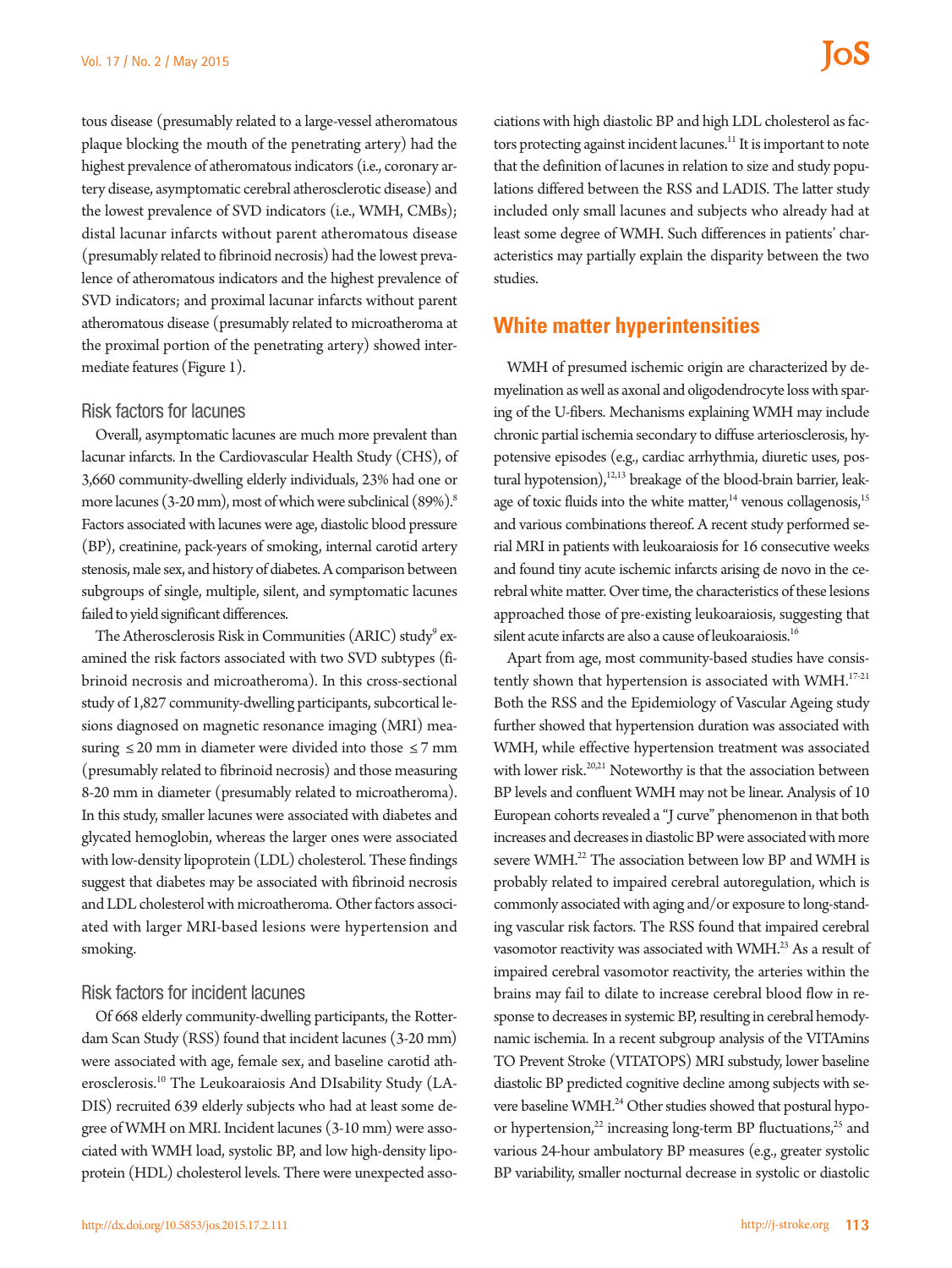#### BP)<sup>26</sup> were associated with WMH.

Both the RSS and ARIC studies further showed that measures of arterial stiffness (e.g., brachial pulse pressure, aortic pulse wave velocity) were risk factors for WMH even after controlling for BP levels and other cardiovascular risk factors. Thus, it was proposed that arterial stiffening might expose cerebral small vessels to high pulsatile pressure and flow, hence contributing to the pathogenesis of WMH. Most studies found that smoking was associated with WMH.17,19 Despite diabetes being a strong risk factor for stroke and coronary heart disease, most communitybased cross-sectional studies failed to find an association between diabetes and WMH.17,18 In the Helsinki Aging Brain study, WMH were associated with diabetes among relatively young ( < 75 years) subjects but not among older (  $\geq$  75 years) ones.<sup>27</sup>

The RSS found that a high homocysteine level was associated with WMH.<sup>28</sup> In a separate study evaluating the association between homocysteine and endothelial markers (ICAM1, thrombomodulin), Hassan et al.<sup>29</sup> showed that the association between homocysteine and WMH was probably mediated by endothelial activation. The RSS further showed that low vitamin B12 and folate levels, which are closely related to homocysteine metabolism, were associated with WMH independent of homocysteine level.30,31 These findings suggest that low vitamin B12 and folate levels may also induce WMH through mechanisms independent of homocysteine or endothelial activation such as low vitamin B12–mediated impairment of myelin integrity. However, it must be noted that the CHS failed to find an association between WMH and homocysteine level.<sup>32</sup>

Findings on the association between cholesterol levels or statin use and WMH are less consistent and sometimes contradictory. The Cardiovascular Risk Factors and the Aging and Incidence of Dementia MRI substudy<sup>33</sup> showed that use of lipid-lowering drugs was associated with less WMH. The National Heart, Lung, and Blood Institute Twin Study found that a mid-life lower HDL cholesterol level was associated with a later-life WMH.<sup>34</sup> In contrast, the Austrian Stroke Prevention Study (ASPS) showed that a lower total cholesterol level was associated with WMH.<sup>35</sup> In another study investigating association between WMH and cholesterol level among two stroke cohorts (total of 1,135 patients), hyperlipidemia was associated with less WMH.<sup>36</sup> The authors suggested that hyperlipidemia might play a protective role in cerebral SVD. However, since statin use had high collinearity with hyperlipidemia, the authors could not rule out the possibility that the association between hyperlipidemia and WMH was related to statin use.

More recent studies evaluating the RNA expression profile in brain or blood samples showed that genes specific for WMH were associated with injury responses, oxidative stress, and in-

flammation.37,38 In a large genome-wide association study of WMH burden in community-based cohorts of individuals of European descent, a novel locus on chromosome 17 was associated with WMH. Although information on the specific genes and functional variants underlying the reported associations was lacking, further characterization of this locus will provide additional insight into the mechanisms of WMH and hopefully new targets for preventive therapies.<sup>39</sup>

### Risk factors for progression of WMH

Since WMH progression is associated with clinical consequences, WMH progression may be used as a surrogate marker in preventive trials. Several longitudinal studies with serial MRI investigated the risk factors for WML progression. The majority of studies showed that baseline lesion load, $10,11,40$  older age, $10,41$ smoking,<sup>10,42</sup> and hypertension<sup>10,41,43</sup> predicted WMH progression. The ARIC study found that the cumulative mean systolic BP (i.e., estimated mean systolic BP over the entire period) was a much stronger predictor of WMH progression than was systolic BP obtained at individual time points.44 The Three-City–Dijon MRI Study showed that not only baseline hypertension predicted WMH progression among subjects with a high baseline systolic  $BP \ge 160$  mmHg who were not treated with antihypertensive medication but that antihypertensive treatment started within 2 years was related to a smaller increase in WMH volume than no hypertension treatment.<sup>43</sup> However, subgroup analyses from the RSS revealed that, among those who already had severe lesions at baseline and those who were very old ( $\geq 80$  years), higher BP did not contribute to lesion progression.<sup>10</sup> The association between BP and WMH progression was stronger in relatively young subjects and in those who did not have severe WMH at baseline.<sup>42</sup>

Most studies did not find an association between baseline diabetes and WMH progression. The association between cholesterol levels and statin use and WMH progression was again controversial. In the CHS, among those with a relatively mild initial WMH burden, increased HDL cholesterol and decreased LDL cholesterol levels were associated with an increased risk of progression; in contrast, among those with a high initial grade, statin use was associated with increased risk.<sup>42</sup> In the LADIS study, higher triglyceride levels appeared to protect against WMH progression.<sup>11</sup> In the subgroup analysis of the VITATOPS MRI-substudy, statin use was associated with less progression of WMH and less cognitive decline in subjects with severe WMH at base $line.$ <sup>24,45</sup>

In the ASPS, ICAM1 levels were associated with WMH progression, further supporting the causal role of endothelial activation in the pathogenesis of WMH.<sup>41</sup> In the same study, no asso-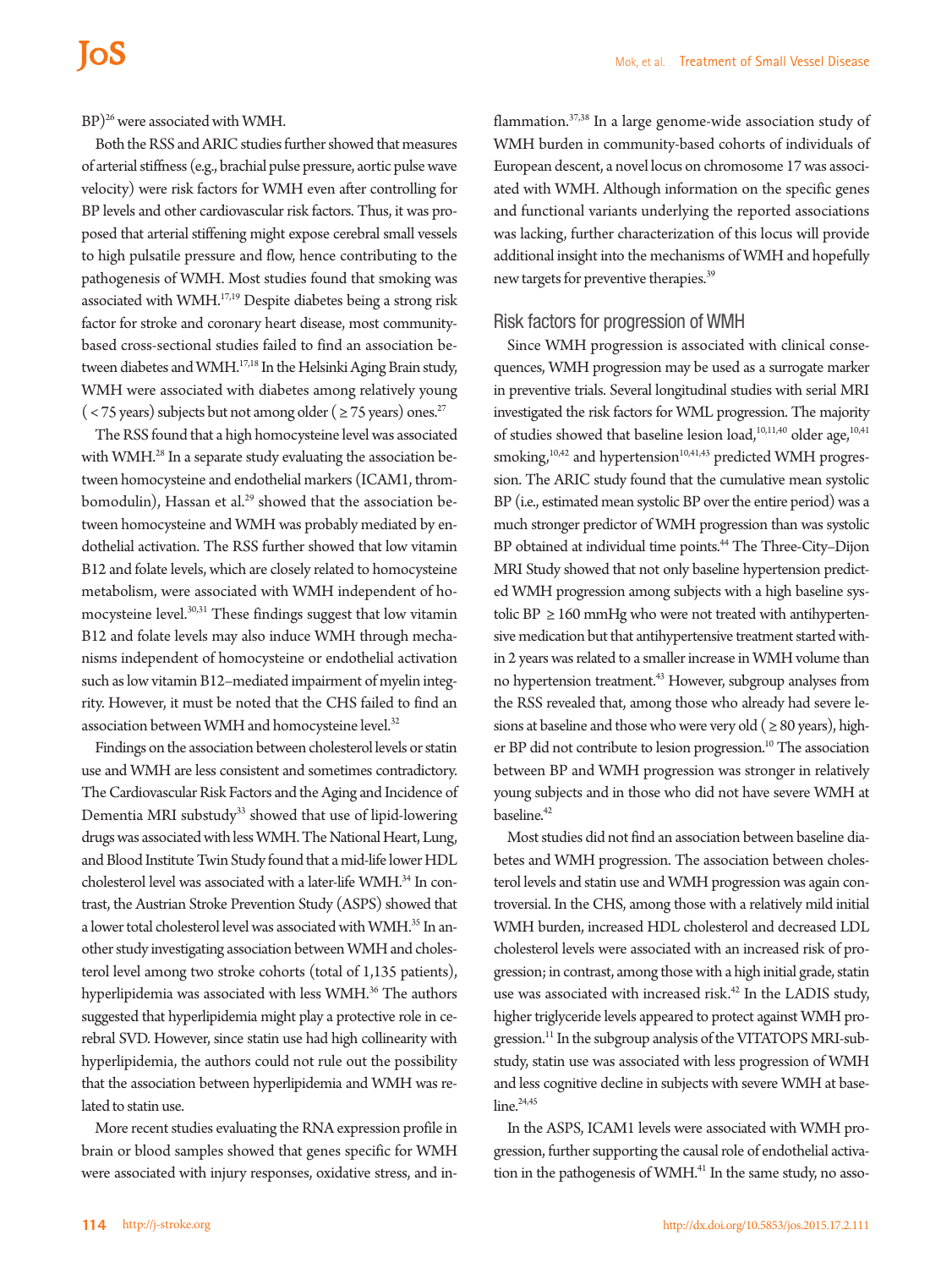ciation was found between peripheral markers of coagulation activation (e.g., D-dimer, prothrombin fragments 1 and 2) and WMH progression. Although the inflammatory process has been postulated as a pathogenic mechanism for WMH, the results from longitudinal studies assessing the association between C-reactive protein levels and WMH progression were not consistent. The RSS showed a positive association,<sup>46</sup> whereas the ASPS failed to find an association.<sup>47</sup>

## **Cerebral microbleeds**

CMBs are small perivascular hemosiderin deposits (usually with macrophages) that presumably result from leakage through cerebral small vessels, which can be visualized as small, rounded, homogeneous, and hypointense lesions on T2\*-weighed gradient-recalled echo or susceptibility-weighted imaging MRI. More recent MRI studies suggest that the presence of CMBs is associated with an increased risk of ICH<sup>48</sup> and other neurological conditions (e.g., cognitive impairment, gait disturbance, depressive mood) and increased overall mortality.2 Deep CMBs are probably associated more with fibrinoid necrosis–related deep ICH, while lobar CMBs correlated more with cerebral amyloid angiopathy (CAA)–related lobar ICH. Both SVD types may exist in the same individual. Since this review focuses on cerebral SVD predominantly associated with vascular risk factors, studies related purely to CAA-associated lobar ICH are not emphasized.

In the systematic review conducted by Cordonnier et al.49 hypertension was the most consistent risk factor for CMBs in both healthy adults and those with cerebrovascular diseases. In the same review, diabetes was also associated with CMBs, but such an association was only found among healthy adults.<sup>49</sup> The RSS found that systolic BP was related to presence of deep/infratentorial CMBs, whereas diastolic BP was related to strictly lobar CMBs.<sup>50</sup> In the same study, smoking was associated with deep but not lobar CMBs.<sup>50</sup> In another study of subjects with first-ever lacunar stroke, Staals et al found that ambulatory BP measures (24-hour, day, and night systolic and diastolic BP) were more robust predictors for CMBs than the mere presence or absence of hypertension.<sup>51</sup> After distinguishing between different locations, various BP characteristics were associated with deep (or combined deep and lobar) CMBs but not with pure lobar CMBs.<sup>51</sup> In patients with lacunar infarction, Park et al. $52$  found that, after adjustments for other factors, age (odds ratio [OR] 1.07; 95% confidence interval [CI] 1.04-1.11; *P*< 0.001) and diabetes (OR, 2.17; 95% CI, 1.04-4.25; *P*= 0.036) were independently associated with white microangiopathy (predominantly WMH) versus red microangiopathy (predominantly CMBs).

Similar to ICH, low total serum cholesterol levels were associ-

ated with CMBs independent of hypertension among subjects having various neurological conditions.<sup>53</sup> In the RSS, low triglyceride levels rather than HDL or LDL cholesterol levels were associated with deep/infratentorial CMBs as well as ICH.<sup>54</sup> Among subjects with previous spontaneous ICH and statin use, rather than cholesterol levels, was associated with presence and number of CMBs, especially cortico-subcortical CMBs.<sup>55</sup> However, in a study of patients with acute ischemic stroke or transient ischemic attack, previous statin use was not associated with CMB prevalence or severity.<sup>56</sup> In another study, proteinuria and homocysteinemia were associated with CMB presence and severity in patients with ischemic stroke or transient ischemic attack.<sup>57</sup> In the same study, female sex, history of atrial fibrillation, and SVD stroke subtype were also associated with CMBs.

In the RSS, carriers of the APOE  $\varepsilon$ 4 and  $\varepsilon$ 2/ $\varepsilon$ 2 genotype were related to strictly lobar CMBs and not deep/infratentorial CMBs.<sup>50</sup> In the systematic review and meta-analyses, APOE ε4 allele carriers are at higher risk of CMBs, particularly in strictly lobar brain locations.58 Given the known associations between the APOE genotype with CAA and lobar ICH, the findings support lobar CMBs as an imaging biomarker for CAA.

### Risk factors for incident CMBs

In a small series of patients  $(n=21)$  with ischemic stroke or transient ischemic attack, the baseline presence of CMBs and mean systolic BP predicted incident CMBs.<sup>59</sup> In the RSS, baseline CMBs, age, systolic BP, high pulse pressure, and severe hypertension were all associated with incident CMB. When stratified by location, age, systolic BP, severe hypertension, and low serum cholesterol levels predicted incident deep CMBs, whereas age and those with APOE ε4/ε4 genotype predicted strictly lobar CMBs.<sup>60</sup> In another study of subjects attending memory clinics, multiple baseline CMBs, WMH severity, lacunes, and APOE ε2 predicted incident CMBs, deep CMBs in particular, whereas smoking was associated with strictly lobar bleeds.<sup>61</sup>

## **Treatment and secondary prevention**

### **Thrombolysis**

Intravenous tissue plasminogen activator (t-PA) is the gold standard of treatment of acute ischemic stroke. The efficacy of t-PA is mediated through thrombolysis. However, unlike large artery disease or cardiogenic embolism, the role of the thrombus formation is not considered an important pathomechanism in lacunar infarction. Therefore, the role of t-PA in patients with lacunar infarction has been debated.

The NINDS<sup>62</sup> and subsequent studies<sup>63-66</sup> showed that t-PA was not less effective in patients with lacunar stroke than in those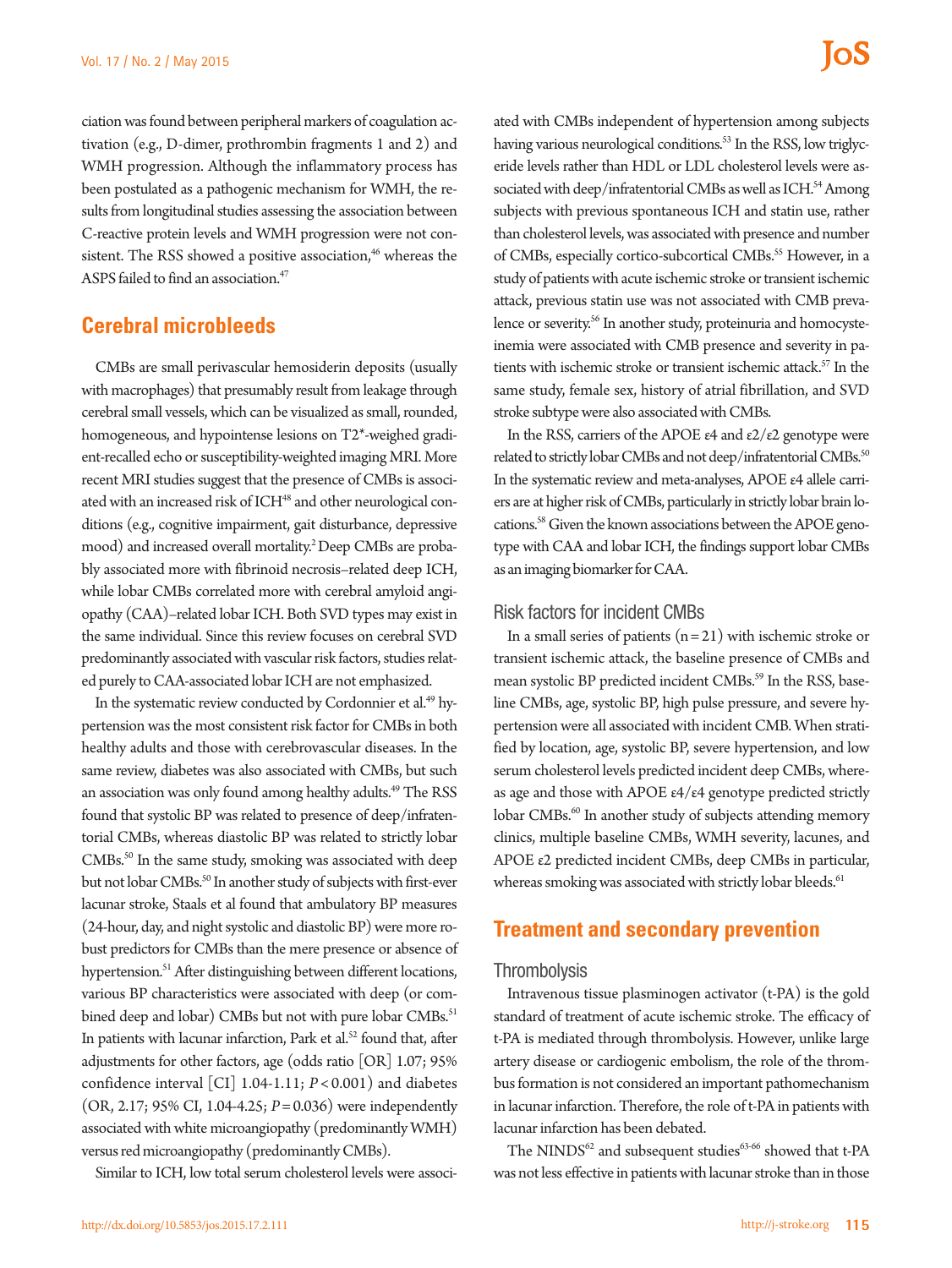with non-lacunar stroke. Although a Spanish study<sup>66</sup> showed that at day 7, patients with lacunar stroke showed the least neurological improvement in terms of absolute National Institutes of Health Stroke Scale (NIHSS) score reduction compared with other stroke subtypes  $(P= 0.02)$ , a recent study using a larger number of patients with lacunar infarction  $(n = 195)$  showed that the outcomes of these patients were better than those receiving placebo (for modified Rankin scale scores 0-2; relative risk, 1.84; 95% CI, 1.59-2.13).<sup>67</sup> Therefore, current consensus and guidelines do not distinguish between ischemic stroke subtypes in terms of t-PA efficacy.<sup>68,69</sup>

Another debate comes from the possibility of an increased risk of hemorrhage in patients with WMH or CMBs. Investigators showed an increased risk of bleeding after thrombolysis in patients with a moderate to high degree of WMH.<sup>70-73</sup> However, it does not seem to exceed the benefit of t-PA therapy.<sup>69</sup> More attention has been paid to CMBs that are considered markers for hemorrhage-prone state.<sup>74</sup> In the Bleeding Risk Analysis in Stroke Imaging before thrombolysis study, investigators analyzed imaging data acquired within 6 hours after symptom onset in 570 patients with ischemic stroke treated with intravenous t-PA. Baseline T2\*-weighted MRI images were evaluated for the presence of CMBs. The primary end point was symptomatic ICH defined as clinical deterioration with an increase in the NIHSS score by  $\geq$  4 points temporally related to a parenchymal hematoma (PH) on follow-up-imaging. A total of 242 CMBs were detected in 86 of 570 patients (15.1%). The proportions of patients with symptomatic ICH were 5.8% (95% CI, 1.9-13.0) in the presence of CMBs and 2.7% (95% CI, 1.4- 4.5) in patients without CMBs (*P*= 0.170), resulting in no significant absolute increase in the risk of ICH (3.1%; 95% CI, -2.0-8.3). The data suggested that the increased risk of symptomatic ICH attributable to CMBs is small and unlikely to exceed the benefits of thrombolytic therapy.75 A meta-analysis of 790 patients revealed the same conclusion.76 However, because of the rarity of patients with multiple CMBs, no reliable conclusion was made regarding risk in patients with multiple CMBs.

According to a recent study examining this issue, $77$  among the 326 included patients, 52 (16.0%) had a single CMB, 19 (5.8%) had 2-4 CMBs, and 10 (3.1%) had  $\geq$  5 CMBs. The frequency of symptomatic ICH (sICH)/PH was 1.2%/5.7% in patients without CMBs, 3.8%/3.8% in patients with a single CMB, 10.5%/ 21.1% in patients with 2-4 CMBs, and 30.0%/30.0% in patients with ≥ 5 CMBs (for trend, each *P*< 0.01). The unadjusted OR per additional CMB for sICH was 1.19 (95% confidence interval, 1.07-1.33; *P*< 0.01) and for PH was 1.13 (95% confidence interval, 1.03-1.24; *P*= 0.01). Compared with patients without CMBs, both patients with 2 to 4 CMBs (*P*= 0.02/*P*= 0.02) and

patients with  $\geq$  5 CMBs ( $P$  < 0.01/ $P$  < 0.01) had significantly increased OR for symptomatic ICH and PH, respectively whereas in patients with a single CMB, the OR were not significantly increased  $(P = 0.21/P = 0.59)$ . The results indicated a higher risk of sICH and PH after intravenous thrombolysis when multiple CMBs are present with a graded relationship to increasing baseline CMB number. Therefore, the use of t-PA should be cautious in patients with multiple CMBs. Further studies are warranted to evaluate whether the risk of ICH outweighs the benefit of thrombolysis in patients with multiple CMBs.

### Risk factor controls Hypertension

Hypertension is the most important risk factor for stroke, and the benefits of lowering BP are apparent in secondary stroke prevention. Pooled analyses showed that long-term BP reduction reduces stroke recurrence by approximately 28%.<sup>78-80</sup> The Secondary Prevention of Small Subcortical Strokes (SPS3) trial is the unique study to test the target BP level as secondary prevention in patients with lacunar infarction. The investigators made two systolic BP targets of 130-149 mmHg vs. < 130 mmHg in 3,020 patients with symptomatic lacunar infarction.<sup>81</sup> After the mean follow-up of 3.7 years, a 19% non-significant reduction of recurrent stroke was seen in the latter group (hazard ratio [HR], 0.81; 95% CI, 0.64-1.03). It was noteworthy that ICH was markedly reduced (63%) in patients assigned to lower BP targets (HR, 0.37; CI, 0.15-0.95, *P* = 0.03).<sup>82</sup> The Perindopril Protection against Recurrent Stroke Study MRI-substudy also showed that a more intensive BP-lowering regime might delay WMH progression in stroke patients.<sup>83</sup>

Therefore, it is appropriate to reduce the systolic BP to < 130 mmHg in patients with lacunar infarction. There is no evidence to support the usefulness of a particular group of antihypertensives in this condition.

However, the long-term effect of BP reductions remains uncertain, especially in old patients with extensive SVD. According to a long-term cohort study, decreased diastolic BP was associated with decreased gray matter volume and cognitive impairment in older subjects who had hypertension from middle age. This is probably related to cerebral perfusion failure due to a decreased autoregulatory mechanism in patients with longterm hypertension.<sup>84</sup> Therefore, although a systolic BP reduction to < 130 mmHg is currently recommended in the guidelines, and BP management may have be more cautiously made in patients with advanced age, a long history of hypertension, extensive WMH, or cognitive dysfunction.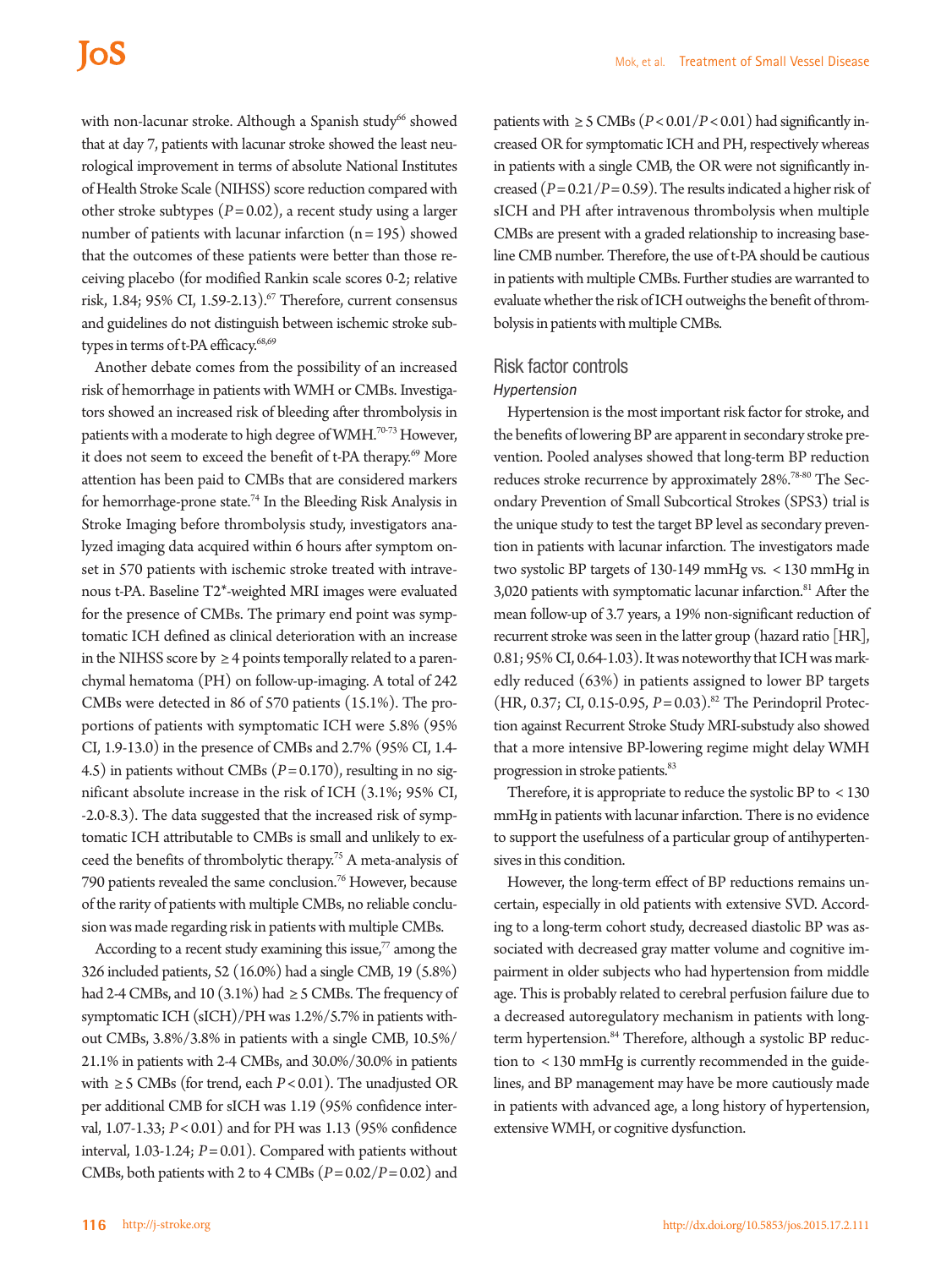#### Dyslipidemia

Dyslipidemia, especially elevated LDL cholesterol levels, plays an important role in the development of atherosclerosis. The Stroke Prevention by Aggressive Reduction in Cholesterol Levels (SPARCL) study is the only to examine the efficacy of high-dose statins for secondary stroke prevention in a large number of patients  $(n=4,731)$  with stroke or transient ischemic attack. The results showed that patients who were administered atorvastatin had a significant reduction in stroke (HR, 0.84; 95% CI, 0.71- 0.99) and coronary heart disease (HR, 0.58; 95% CI, 0.46-9.73). There was a mild but significant increase in hemorrhagic stroke (HR, 5.65; 95% CI, 2.82-11.30). Because patients with SVD less often have large-artery atherosclerosis but are at an increased risk of bleeding, the efficacy of statins has been questioned in patients with lacunar infarction. However, in the SPARCL trial, 1,409 patients had lacunar infarction, and post-hoc analysis showed that the efficacy of statins was similar in this group.<sup>85</sup> Although there was an increase in outcomes of hemorrhagic stroke in patients with baseline SVD, the patients also had a reduced outcome of ischemic strokes resulting in a total benefit similar to the overall study cohort.<sup>86</sup> Therefore, it is recommended that lacunar stroke patients adhere to the current guideline.<sup>87</sup> However, previous studies did not assess WMH or CMBs in detail, so further studies are needed to examine the efficacy of statins in patients with extensive WMH or CMBs. In the Regression of Cerebral Artery Stenosis study, statin use was associated with less WMH progression among those with a severe initial WMH burden<sup>88</sup> and lower incidence of lacunes in the overall cohort.<sup>89</sup>

#### **Others**

In the recent VITATOPS MRI-substudy, homocysteine lowering using B-vitamins was associated with a reduced WMH volume increment in those with severe baseline SVD (i.e., confluent WMH and lacunes).<sup>90</sup> In addition, vitamin E tocotrienols were recently found to attenuate the progression of WMH among healthy subjects with WMH.<sup>91</sup>

#### Antiplatelets

Antiplatelets are generally used in non-cardioembolic stroke. Although studies focusing on lacunar infarction are rare, the benefits of various antiplatelets are considered similar between lacunar and non-lacunar infarction.<sup>92-95</sup> The SPS3 trial is the only study to focus on lacunar infarction.<sup>81</sup> Investigators enrolled 3,020 patients with lacunar infarction from North America, South America, and Spain. Patients were allocated to receive aspirin 325 mg plus clopidogrel 75 mg or aspirin 325 mg only. The trial was prematurely stopped due to increased mortality of those assigned to the combination therapy. After the mean follow-up of 3.4 years, the annual recurrent stroke rate was 2.5% in patients on dual therapy versus 2.7% in those taking aspirin only. The incidence of major hemorrhage in the dual therapy group was significantly (*P*< 0.001) higher (2.1% per year) than that in the aspirin monotherapy group (1.1%), while mortality was significantly increased in the former group of patients (HR, 1.52; 95% CI, 1.14-2.04; *P*= 0.004). The authors concluded that, among patients with recent lacunar strokes, the addition of clopidogrel to aspirin does not significantly reduce the risk of recurrent stroke and significantly increases the risk of bleeding and death. Thus, the aspirin and clopidogrel combination should not be used in patients with lacunar infarction unless there are other specific indications. Currently, aspirin, aspirin plus dipyridamole, and clopidogrel are considered acceptable options.<sup>87</sup>

An increased risk of bleeding is the primary concern when antiplatelets are used in stroke patients, especially those with SVD. In this sense, the two drugs cilostazol and triflusal deserve attention. Results from animal<sup>96</sup> and human<sup>97,98</sup> studies showed that cilostazol causes fewer bleeding complications than aspirin. Bleeding time—which reflects *in vivo* physiological hemostasis—was prolonged by aspirin or clopidogrel but not by cilostazol. Moreover, an increase in bleeding time was not observed when cilostazol was co-administered with aspirin or clopidogrel in patients with peripheral arterial disease.<sup>99</sup> Moreover, cilostazol has an endothelial protective effect and prevents bloodbrain barrier disruption in the ischemic brain.<sup>96,100</sup> In a murine stroke model, cilostazol was shown to protect microvasculature in the ischemic brain by reducing matrix metalloproteinase-9 activity.<sup>101</sup>

In the sub-group analysis of the Cilostazol for Prevention of Secondary Stroke study, a significant difference between the cilostazol and aspirin groups was observed with respect to the incidence of hemorrhagic stroke in patients with lacunar stroke.<sup>102</sup> Therefore, cilostazol seems to be safer than aspirin in terms of the risk of hemorrhagic stroke in hypertensive patients with SVD.<sup>102</sup> Moreover, as discussed before, arterial stiffening might expose cerebral small vessels to high pulsatile pressure, hence contributing to the pathogenesis of WMH. Cilostazol reportedly decreases cerebral arterial pulsatility in patients with mild WMH.<sup>103</sup> Alternatively, triflusal, a drug with an effect similar to that of aspirin but with fewer bleeding complications,<sup>104</sup> may also be used in patients with a bleeding tendency (e.g., multiple CMBs) SVD patients. Further studies are required to find the appropriate antiplatelets in patients with SVD.

## **Conclusions and future direction**

Despite extensive studies, many unknown factors of SVD re-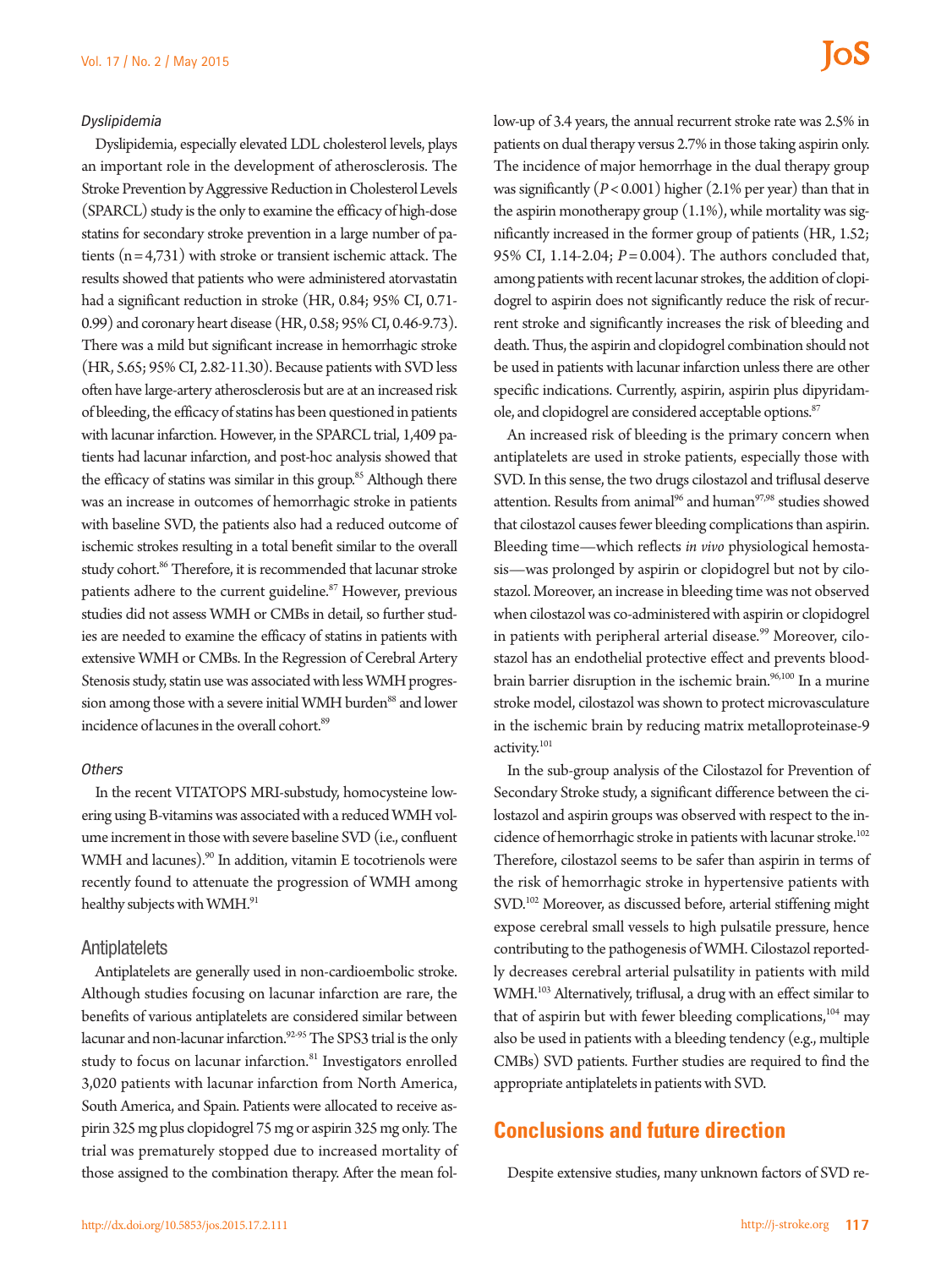# **IoS**

main. Thrombolysis, antihypertensives, and statins are currently used for the treatment of patients with SVD just as in those with other stroke subtypes. However, it should be remembered that bleeding risk increases in patients with extensive WMH and CMBs after thrombolysis therapy. Future studies are required to weigh the benefits and risks of thrombolysis in these patients. Based on the SPS3 trial results, a BP reduction to < 130 mmHg is recommended. However, an excessive BP decrease may induce cognitive decline in older patients with extensive WMH. Future studies are needed to examine the appropriate target BP and cholesterol levels in patients with extensive SVD.

Although the harm of dual antiplatelet therapy (aspirin plus clopidogrel) was correctly identified in patients with SVD, the appropriate antiplatelets in SVD require investigation. In particular, the efficacy of drugs such as cilostazol or triflusal, which are known to be associated with less frequent bleeding complication than aspirin, should be further investigated. Finally, as discussed above, subcortical infarction is heterogeneous. Proximal subcortical infarction, especially those associated with parental artery stenosis, has characteristics of atherosclerosis, whereas distal subcortical infarction has SVD characteristics. In this regard, treatment may have to be tailored; for example, statins and dual antiplatelets may work better in the former group of patients but may be harmful in the latter group. Previous studies disregarded the heterogeneity of small subcortical infarction, so further studies that consider this aspect should be performed.

## **References**

- 1. Debette S, Markus HS. The clinical importance of white matter hyperintensities on brain magnetic resonance imaging: Systematic review and meta-analysis. *BMJ* 2010;341:c3666.
- 2. Altmann-Schneider I, Trompet S, de Craen AJ, van Es AC, Jukema JW, Stott DJ, et al. Cerebral microbleeds are predictive of mortality in the elderly. *Stroke* 2011;42:638-644.
- 3. Wardlaw JM, Smith EE, Biessels GJ, Cordonnier C, Fazekas F, Frayne R, et al. Neuroimaging standards for research into small vessel disease and its contribution to ageing and neurodegeneration. *Lancet Neurol* 2013;12:822-838.
- 4. Khan U, Porteous L, Hassan A, Markus HS. Risk factor profile of cerebral small vessel disease and its subtypes. *J Neurol Neurosurg Psychiatry* 2007;78:702-706.
- 5. Boiten J, Lodder J, Kessels F. Two clinically distinct lacunar infarct entities? A hypothesis. *Stroke* 1993;24:652-656.
- 6. Arauz A, Murillo L, Cantu C, Barinagarrementeria F, Higuera J. Prospective study of single and multiple lacunar infarcts using magnetic resonance imaging: risk factors, recurrence, and outcome in 175 consecutive cases. *Stroke* 2003;34:2453-2458.
- 7. Nah HW, Kang DW, Kwon SU, Kim JS. Diversity of single small subcortical infarctions according to infarct location and parent artery disease: analysis of indicators for small vessel disease and atherosclerosis. *Stroke* 2010;41:2822-2827.
- 8. Longstreth WT, Jr, Bernick C, Manolio TA, Bryan N, Jungreis CA, Price TR. Lacunar infarcts defined by magnetic resonance imaging of 3660 elderly people: the cardiovascular health study. *Arch Neuro*l 1998;55:1217-1225.
- 9. Bezerra DC, Sharrett AR, Matsushita K, Gottesman RF, Shibata D, Mosley TH Jr, et al. Risk factors for lacune subtypes in the atherosclerosis risk in communities (aric) study. *Neurology* 2012;78:102-108.
- 10. van Dijk EJ, Prins ND, Vrooman HA, Hofman A, Koudstaal PJ, Breteler MM. Progression of cerebral small vessel disease in relation to risk factors and cognitive consequences: Rotterdam Scan study. *Stroke* 2008;39:2712-2719.
- 11. Gouw AA, van der Flier WM, Fazekas F, van Straaten EC, Pantoni L, Poggesi A, et al. Progression of white matter hyperintensities and incidence of new lacunes over a 3-year period: the Leukoaraiosis and Disability Study. *Stroke* 2008;39:1414-1420.
- 12. McQuinn BA, O'Leary DH. White matter lucencies on computed tomography, subacute arteriosclerotic encephalopathy (binswanger's disease), and blood pressure. *Stroke* 1987;18: 900-905.
- 13. Sulkava R, Erkinjuntti T. Vascular dementia due to cardiac arrhythmias and systemic hypotension. *Acta Neurologica Scandinavica* 1987;76:123-128.
- 14. Pantoni L, Inzitari D, Pracucci G, Lolli F, Giordano G, Bracco L, et al. Cerebrospinal fluid proteins in patients with leucoaraiosis: possible abnormalities in blood-brain barrier function. *J Neurol Sci* 1993;115:125-131.
- 15. Moody DM, Brown WR, Challa VR, Anderson RL. Periventricular venous collagenosis: association with leukoaraiosis. *Radiology* 1995;194:469-476.
- 16. Conklin J, Silver FL, Mikulis DJ, Mandell DM. Are acute infarcts the cause of leukoaraiosis? Brain mapping for 16 consecutive weeks. *Ann Neurol* 2014;76:899-904.
- 17. Liao D, Cooper L, Cai J, Toole J, Bryan N, Burke G, et al. The prevalence and severity of white matter lesions, their relationship with age, ethnicity, gender, and cardiovascular disease risk factors: the ARIC study. *Neuroepidemiolog*y 1997;16: 149-162.
- 18. Longstreth WT Jr, Manolio TA, Arnold A, Burke GL, Bryan N, Jungreis CA, et al. Clinical correlates of white matter findings on cranial magnetic resonance imaging of 3301 elderly people. The Cardiovascular Health Study. *Stroke* 1996;27: 1274-1282.
- 19. Jeerakathil T, Wolf PA, Beiser A, Massaro J, Seshadri S,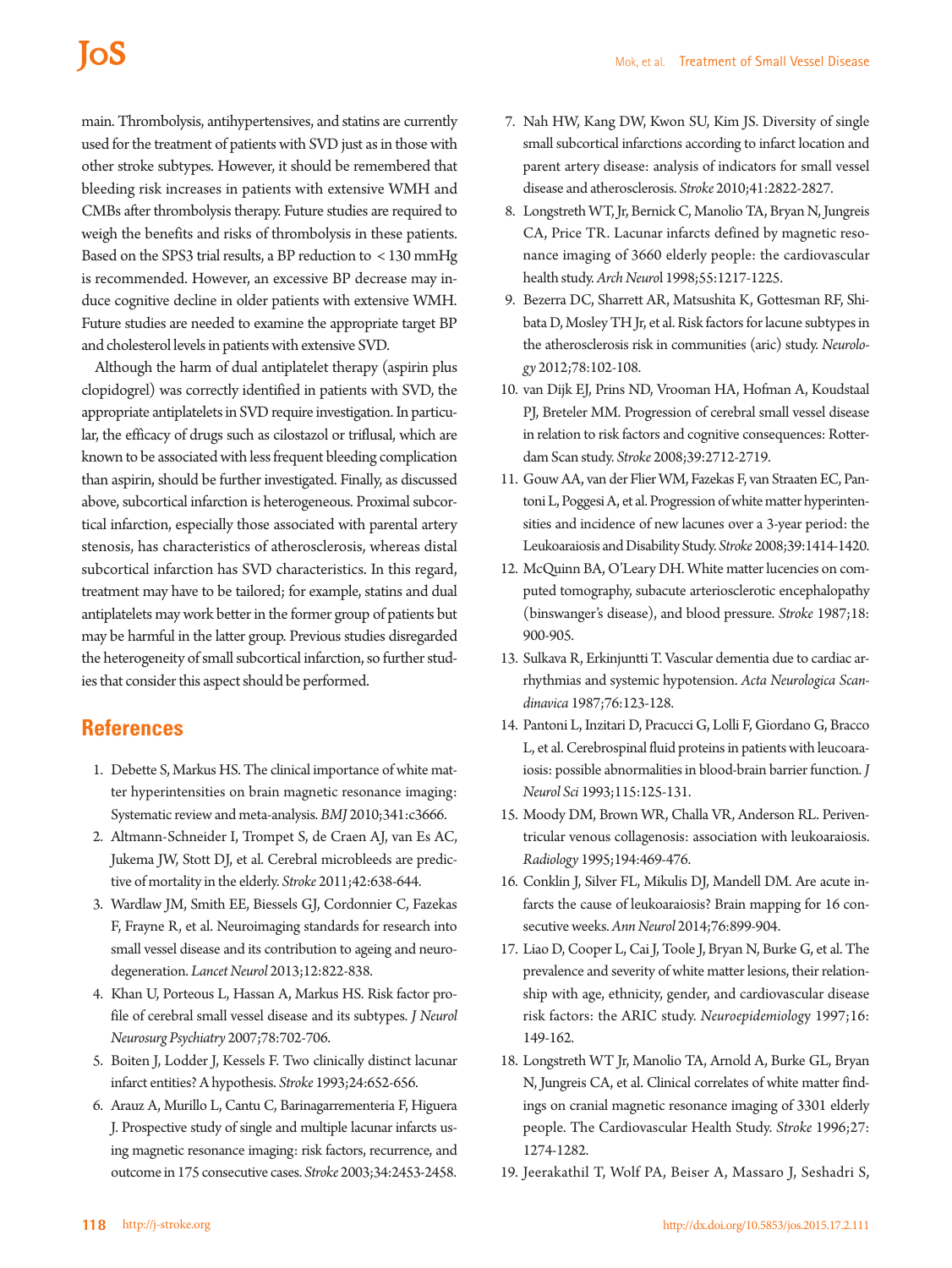D'Agostino RB, et al. Stroke risk profile predicts white matter hyperintensity volume: the Framingham Study. *Stroke* 2004; 35:1857-1861.

- 20. de Leeuw FE, de Groot JC, Oudkerk M, Witteman JC, Hofman A, van Gijn J, et al. Hypertension and cerebral white matter lesions in a prospective cohort study. *Brain* 2002;125: 765-772.
- 21. Dufouil C, de Kersaint-Gilly A, Besancon V, Levy C, Auffray E, Brunnereau L, et al. Longitudinal study of blood pressure and white matter hyperintensities: the EVA MRI cohort. *Neurology* 2001;56:921-926.
- 22. van Dijk EJ, Breteler MM, Schmidt R, Berger K, Nilsson LG, Oudkerk M, et al. The association between blood pressure, hypertension, and cerebral white matter lesions: cardiovascular determinants of dementia study. *Hypertension* 2004;44: 625-630.
- 23. Bakker SL, de Leeuw FE, de Groot JC, Hofman A, Koudstaal PJ, Breteler MM. Cerebral vasomotor reactivity and cerebral white matter lesions in the elderly. *Neurology* 1999;52:578-583.
- 24. Mok V, Xiong Y, Wong KK, Wong A, Schmidt R, Chu WW, et al. Predictors for cognitive decline in patients with confluent white matter hyperintensities. *Alzheimers Dement* 2012; 8(Suppl):S96-S103.
- 25. Brickman AM, Reitz C, Luchsinger JA, Manly JJ, Schupf N, Muraskin J, et al. Long-term blood pressure fluctuation and cerebrovascular disease in an elderly cohort. *Arch Neurol* 2010; 67:564-569.
- 26. Goldstein IB, Bartzokis G, Hance DB, Shapiro D. Relationship between blood pressure and subcortical lesions in healthy elderly people. *Stroke* 1998;29:765-772.
- 27. Ylikoski A, Erkinjuntti T, Raininko R, Sarna S, Sulkava R, Tilvis R. White matter hyperintensities on mri in the neurologically nondiseased elderly. Analysis of cohorts of consecutive subjects aged 55 to 85 years living at home. *Stroke* 1995;26: 1171-1177.
- 28. Vermeer SE, van Dijk EJ, Koudstaal PJ, Oudkerk M, Hofman A, Clarke R, et al. Homocysteine, silent brain infarcts, and white matter lesions: The Rotterdam Scan study. *Ann Neurol*  2002;51:285-289.
- 29. Hassan A, Hunt BJ, O'Sullivan M, Bell R, D'Souza R, Jeffery S, et al. Homocysteine is a risk factor for cerebral small vessel disease, acting via endothelial dysfunction. *Brain* 2004;127: 212-219.
- 30. de Lau LM, Smith AD, Refsum H, Johnston C, Breteler MM. Plasma vitamin B12 status and cerebral white-matter lesions. *J Neurol Neurosurg Psychiatry* 2009;80:149-157.
- 31. de Lau LM, Refsum H, Smith AD, Johnston C, Breteler MM. Plasma folate concentration and cognitive performance: Rot-

terdam scan study. *Am J Clin Nutrition* 2007;86:728-734.

- 32. Longstreth WT Jr, Katz R, Olson J, Bernick C, Carr JJ, Malinow MR, et al. Plasma total homocysteine levels and cranial magnetic resonance imaging findings in elderly persons: the cardiovascular health study. *Arch Neurol* 2004;61:67-72.
- 33. Vuorinen M, Solomon A, Rovio S, Nieminen L, Kareholt I, Tuomilehto J, et al. Changes in vascular risk factors from midlife to late life and white matter lesions: a 20-year followup study. *Dementia Geriatr Cog Disorders* 2011;31:119-125.
- 34. Carmelli D, Swan GE, Reed T, Wolf PA, Miller BL, DeCarli C. Midlife cardiovascular risk factors and brain morphology in identical older male twins. *Neurology* 1999;52:1119-1124.
- 35. Schmidt R, Hayn M, Fazekas F, Kapeller P, Esterbauer H. Magnetic resonance imaging white matter hyperintensities in clinically normal elderly individuals. Correlations with plasma concentrations of naturally occurring antioxidants. *Stroke*  1996;27:2043-2047.
- 36. Jimenez-Conde J, Biffi A, Rahman R, Kanakis A, Butler C, Sonni S, et al. Hyperlipidemia and reduced white matter hyperintensity volume in patients with ischemic stroke. *Stroke*  2010;41:437-442.
- 37. Xu H, Stamova B, Jickling G, Tian Y, Zhan X, Ander BP, et al. Distinctive RNA expression profiles in blood associated with white matter hyperintensities in brain. *Stroke* 2010;41:2744- 2749.
- 38. Simpson JE, Hosny O, Wharton SB, Heath PR, Holden H, Fernando MS, et al. Microarray rna expression analysis of cerebral white matter lesions reveals changes in multiple functional pathways. *Stroke* 2009;40:369-375.
- 39. Fornage M, Debette S, Bis JC, Schmidt H, Ikram MA, Dufouil C, et al. Genome-wide association studies of cerebral white matter lesion burden: the charge consortium. *Ann Neurology* 2011;69:928-939.
- 40. Schmidt R, Enzinger C, Ropele S, Schmidt H, Fazekas F. Progression of cerebral white matter lesions: 6-year results of the Austrian Stroke Prevention Study. *Lancet* 2003;361:2046-2048.
- 41. Markus HS, Hunt B, Palmer K, Enzinger C, Schmidt H, Schmidt R. Markers of endothelial and hemostatic activation and progression of cerebral white matter hyperintensities: Longitudinal results of the Austrian Stroke Prevention Study. *Stroke* 2005;36: 1410-1414.
- 42. Longstreth WT Jr, Arnold AM, Beauchamp NJ Jr, Manolio TA, Lefkowitz D, Jungreis C, et al. Incidence, manifestations, and predictors of worsening white matter on serial cranial magnetic resonance imaging in the elderly: The Cardiovascular Health Study. *Stroke* 2005;36:56-61.
- 43. Godin O, Tzourio C, Maillard P, Mazoyer B, Dufouil C. Antihypertensive treatment and change in blood pressure are as-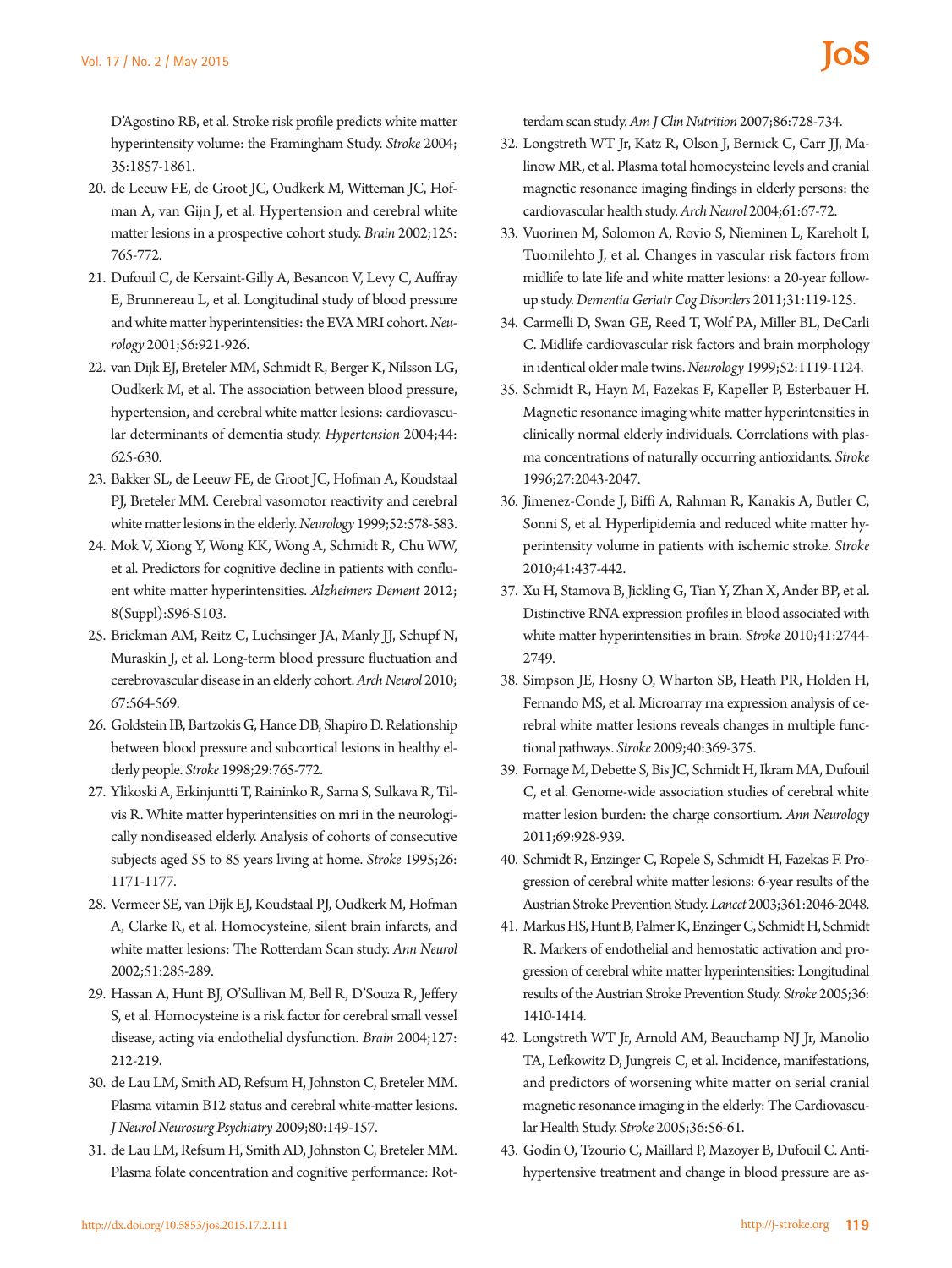# **IOS**

sociated with the progression of white matter lesion volumes: The three-city (3c)-dijon magnetic resonance imaging study. *Circulation* 2011;123:266-273.

- 44. Gottesman RF, Coresh J, Catellier DJ, Sharrett AR, Rose KM, Coker LH, et al. Blood pressure and white-matter disease progression in a biethnic cohort: atherosclerosis Risk In Communities (ARIC) study. *Stroke* 2010;41:3-8.
- 45. Xiong Y, Wong A, Cavalieri M, Schmidt R, Chu WW, Liu X, et al. Prestroke statins, progression of white matter hyperintensities, and cognitive decline in stroke patients with confluent white matter hyperintensities. *Neurotherapeutics* 2014;11: 606-611.
- 46. van Dijk EJ, Prins ND, Vermeer SE, Vrooman HA, Hofman A, Koudstaal PJ, et al. C-reactive protein and cerebral smallvessel disease: the Rotterdam Scan study. *Circulation* 2005; 112:900-905.
- 47. Schmidt R, Schmidt H, Pichler M, Enzinger C, Petrovic K, Niederkorn K, et al. C-reactive protein, carotid atherosclerosis, and cerebral small-vessel disease: results of the Austrian Stroke Prevention Study. *Stroke* 2006;37:2910-2916.
- 48. Wang Z, Soo YO, Mok VC. Cerebral microbleeds: is antithrombotic therapy safe to administer? *Stroke* 2014;45:2811-2817.
- 49. Cordonnier C, Al-Shahi Salman R, Wardlaw J. Spontaneous brain microbleeds: systematic review, subgroup analyses and standards for study design and reporting. *Brain* 2007;130: 1988-2003.
- 50. Poels MM, Vernooij MW, Ikram MA, Hofman A, Krestin GP, van der Lugt A, et al. Prevalence and risk factors of cerebral microbleeds: an update of the Rotterdam Scan study. *Stroke*  2010;41:S103-106.
- 51. Staals J, van Oostenbrugge RJ, Knottnerus IL, Rouhl RP, Henskens LH, Lodder J. Brain microbleeds relate to higher ambulatory blood pressure levels in first-ever lacunar stroke patients. *Stroke* 2009;40:3264-3268.
- 52. Park JH, Ryoo S, Kim SJ, Kim GM, Chung CS, Lee KH, et al. Differential risk factors for lacunar stroke depending on the mri (white and red) subtypes of microangiopathy. *PLoS One*  2012;7:e44865.
- 53. Lee SH, Bae HJ, Yoon BW, Kim H, Kim DE, Roh JK. Low concentration of serum total cholesterol is associated with multifocal signal loss lesions on gradient-echo magnetic resonance imaging: analysis of risk factors for multifocal signal loss lesions. *Stroke* 2002;33:2845-2849.
- 54. Wieberdink RG, Poels MM, Vernooij MW, Koudstaal PJ, Hofman A, van der Lugt A, et al. Serum lipid levels and the risk of intracerebral hemorrhage: the Rotterdam study. *Arterioscler Thromb Vasc Biology* 2011;31:2982-2989.
- 55. Haussen DC, Henninger N, Kumar S, Selim M. Statin use

and microbleeds in patients with spontaneous intracerebral hemorrhage. *Stroke* 2012;43:2677-2681.

- 56. Day JS, Policeni BA, Smoker WR, Dobre MC, Zhang Y, Leira EC, et al. Previous statin use is not associated with an increased prevalence or degree of gradient-echo lesions in patients with acute ischemic stroke or transient ischemic attack. *Stroke* 2011;42:354-358.
- 57. Ovbiagele B, Liebeskind DS, Pineda S, Saver JL. Strong independent correlation of proteinuria with cerebral microbleeds in patients with stroke and transient ischemic attack. *Arch Neuro*l 2010;67:45-50.
- 58. Maxwell SS, Jackson CA, Paternoster L, Cordonnier C, Thijs V, Al-Shahi Salman R, et al. Genetic associations with brain microbleeds: systematic review and meta-analyses. *Neurology* 2011;77:158-167.
- 59. Gregoire SM, Brown MM, Kallis C, Jager HR, Yousry TA, Werring DJ. MRI detection of new microbleeds in patients with ischemic stroke: five-year cohort follow-up study. *Stroke*  2010;41:184-186.
- 60. Poels MM, Ikram MA, van der Lugt A, Hofman A, Krestin GP, Breteler MM, et al. Incidence of cerebral microbleeds in the general population: the Rotterdam Scan study. *Stroke*  2011;42:656-661.
- 61. Goos JD, Henneman WJ, Sluimer JD, Vrenken H, Sluimer IC, Barkhof F, et al. Incidence of cerebral microbleeds: a longitudinal study in a memory clinic population. *Neurology* 2010; 74:1954-1960.
- 62. The National Institute of Neurological Disorders and Stroke rt-PA Stroke Study group. Tissue plasminogen activator for acute ischemic stroke. *N Engl J Med* 1995;333:1581-1587.
- 63. Hsia AW, Sachdev HS, Tomlinson J, Hamilton SA, Tong DC. Efficacy of IV tissue plasminogen activator in acute stroke: does stroke subtype really matter? *Neurology* 2003;61:71-75.
- 64. Fluri F, Hatz F, Rutgers MP, Georgiadis D, Sekoranja L, Schwegler G, et al. Intravenous thrombolysis in patients with stroke attributable to small artery occlusion. *Eur J Neurol* 2010;17: 1054-1060.
- 65. Mustanoja S, Meretoja A, Putaala J, Viitanen V, Curtze S, Atula S, et al. Outcome by stroke etiology in patients receiving thrombolytic treatment: Descriptive subtype analysis. *Stroke*  2011;42:102-106.
- 66. Fuentes B, Martinez-Sanchez P, Alonso de Lecinana M, Egido J, Reig-Rosello G, Diaz-Otero F, et al. Efficacy of intravenous thrombolysis according to stroke subtypes: the Madrid Stroke Network Data. *Eur J Neurol* 2012;19:1568-1574.
- 67. Shobha N, Fang J, Hill MD. Do lacunar strokes benefit from thrombolysis? Evidence from the registry of the Canadian Stroke Network. *Int J Stroke* 2013;8(Suppl):45-49.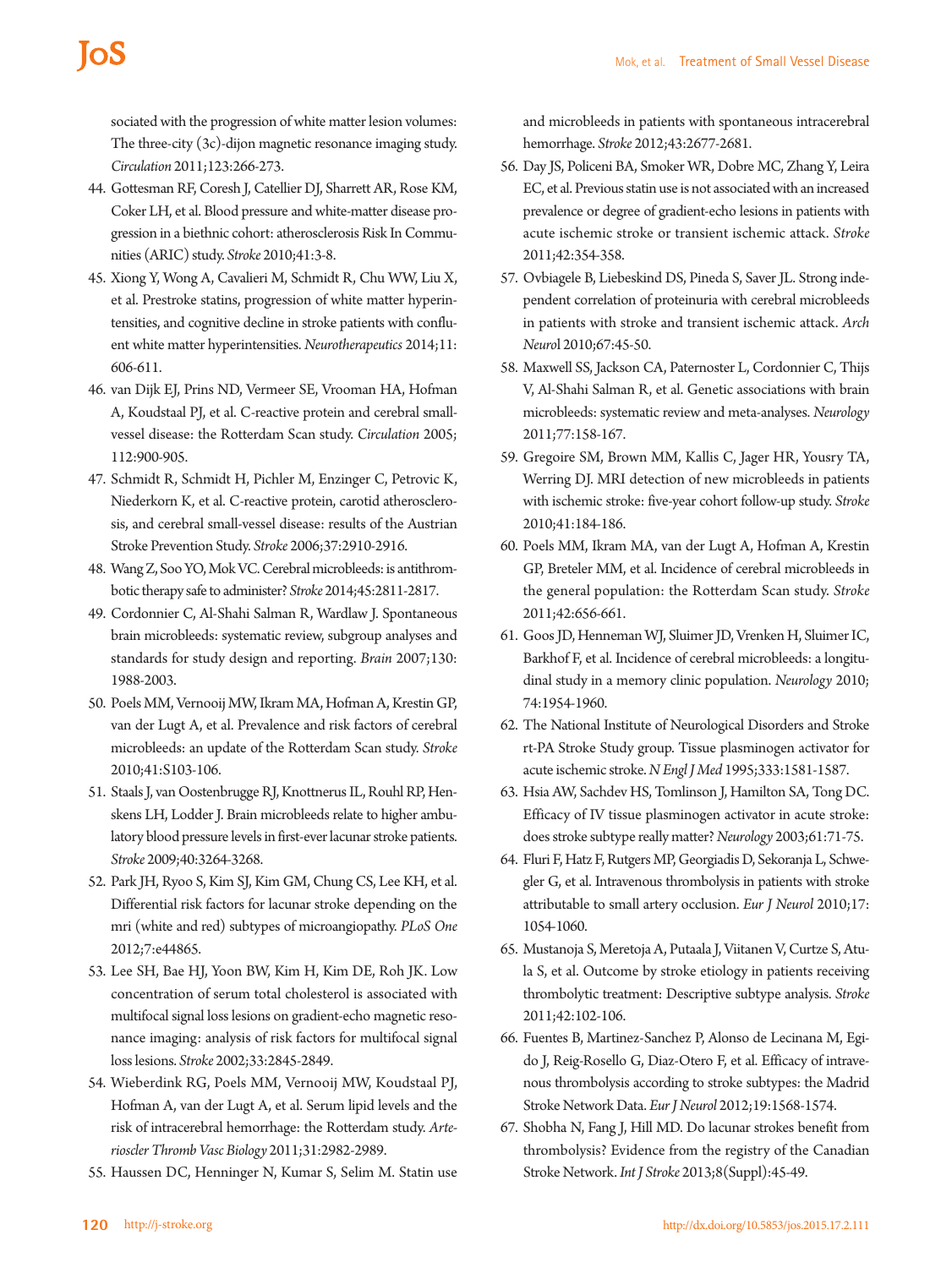- 68. Jauch EC, Saver JL, Adams HP Jr, Bruno A, Connors JJ, Demaerschalk BM, et al. Guidelines for the early management of patients with acute ischemic stroke: a guideline for healthcare professionals from the American Heart Association/American Stroke Association. *Stroke* 2013;44:870-947.
- 69. Pantoni L, Fierini F, Poggesi A. Thrombolysis in acute stroke patients with cerebral small vessel disease. *Cerebrovasc Dis*  2014;37:5-13.
- 70. Neumann-Haefelin T, Hoelig S, Berkefeld J, Fiehler J, Gass A, Humpich M, et al. Leukoaraiosis is a risk factor for symptomatic intracerebral hemorrhage after thrombolysis for acute stroke. *Stroke* 2006;37:2463-2466.
- 71. Palumbo V, Boulanger JM, Hill MD, Inzitari D, Buchan AM. Leukoaraiosis and intracerebral hemorrhage after thrombolysis in acute stroke. *Neurology* 2007;68:1020-1024.
- 72. Demchuk AM, Khan F, Hill MD, Barber PA, Silver B, Patel S, et al. Importance of leukoaraiosis on ct for tissue plasminogen activator decision making: evaluation of the NINDS rt-PA Stroke Study. *Cerebrovasc Dis* 2008;26:120-125.
- 73. Aries MJ, Uyttenboogaart M, Vroomen PC, De Keyser J, Luijckx GJ. Tpa treatment for acute ischaemic stroke in patients with leukoaraiosis. *Eur J Neurol* 2010;17:866-870.
- 74. Chalela JA, Kang DW, Warach S. Multiple cerebral microbleeds: mri marker of a diffuse hemorrhage-prone state. *J Neuroimaging* 2004;14:54-57.
- 75. Fiehler J, Albers GW, Boulanger JM, Derex L, Gass A, Hjort N, et al. Bleeding risk analysis in stroke imaging before thrombolysis (brasil): pooled analysis of T2\*-weighted magnetic resonance imaging data from 570 patients. *Stroke* 2007;38: 2738-2744.
- 76. Charidimou A, Kakar P, Fox Z, Werring DJ. Cerebral microbleeds and the risk of intracerebral haemorrhage after thrombolysis for acute ischaemic stroke: systematic review and meta-analysis. *J Neurol Neurosurg Psychiatry* 2013;84:277-280.
- 77. Dannenberg S, Scheitz JF, Rozanski M, Erdur H, Brunecker P, Werring DJ, et al. Number of cerebral microbleeds and risk of intracerebral hemorrhage after intravenous thrombolysis. *Stroke* 2014;45:2900-2905.
- 78. Progress Management Committee. PROGRESS-Perindopril protection Against Recurrent Stroke Study: characteristics of the study population at baseline. *J Hypertens* 1999;17:1647-1655.
- 79. Gueyffier F, Boissel JP, Boutitie F, Pocock S, Coope J, Cutler J, et al. Effect of antihypertensive treatment in patients having already suffered from stroke. Gathering the evidence. The INDANA (INdividual dData ANalysis of Antihypertensive intervention trials) project collaborators. *Stroke* 1997;28: 2557-2562.
- 80. Rashid P, Leonardi-Bee J, Bath P. Blood pressure reduction

and secondary prevention of stroke and other vascular events: a systematic review. *Stroke* 2003;34:2741-2748.

- 81. Benavente OR, Hart RG, McClure LA, Szychowski JM, Coffey CS, Pearce LA. Effects of clopidogrel added to aspirin in patients with recent lacunar stroke. *N Engl J Med* 2012;367: 817-825.
- 82. Benavente OR, Coffey CS, Conwit R, Hart RG, McClure LA, Pearce LA, et al. Blood-pressure targets in patients with recent lacunar stroke: the SPS3 randomised trial. *Lancet* 2013;382: 507-515.
- 83. Dufouil C, Chalmers J, Coskun O, Besancon V, Bousser MG, Guillon P, et al. Effects of blood pressure lowering on cerebral white matter hyperintensities in patients with stroke: the PROGRESS (Perindopril pROtection aGainst REcurrent Stroke Study) magnetic resonance imaging substudy. *Circulation*. 2005;112:1644-1650.
- 84. Muller M, Sigurdsson S, Kjartansson O, Aspelund T, Lopez OL, Jonnson PV, et al. Joint effect of mid- and late-life blood pressure on the brain: the Ages-Reykjavik study. *Neurology*  2014;82:2187-2195.
- 85. Amarenco P, Benavente O, Goldstein LB, Callahan A 3rd, Sillesen H, Hennerici MG, et al. Results of the stroke prevention by aggressive reduction in cholesterol levels (SPARCL) trial by stroke subtypes. *Stroke* 2009;40:1405-1409.
- 86. Goldstein LB, Amarenco P, Szarek M, Callahan A 3rd, Hennerici M, Sillesen H, et al. Hemorrhagic stroke in the stroke prevention by aggressive reduction in cholesterol levels study. *Neurology* 2008;70:2364-2370.
- 87. Furie KL, Kasner SE, Adams RJ, Albers GW, Bush RL, Fagan SC, et al. Guidelines for the prevention of stroke in patients with stroke or transient ischemic attack: A guideline for healthcare professionals from the American Heart Association/ American Stroke Association. *Stroke* 2011;42:227-276.
- 88. Mok VC, Lam WW, Fan YH, Wong A, Ng PW, Tsoi TH, et al. Effects of statins on the progression of cerebral white matter lesion: post hoc analysis of the ROCAS (Regression Of Cerebral Artery Stenosis) study. *J Neurol* 2009;256:750-757.
- 89. Fu JH, Mok V, Lam W, Wong A, Chu W, Xiong Y, et al. Effects of statins on progression of subclinical brain infarct. *Cerebrovasc Dis* 2010;30:51-56.
- 90. Cavalieri M, Schmidt R, Chen C, Mok V, de Freitas GR, Song S, et al. B vitamins and magnetic resonance imaging-detected ischemic brain lesions in patients with recent transient ischemic attack or stroke: the VITAmins TO Prevent Stroke (VI-TATOPS) MRI-substudy. *Stroke* 2012;43:3266-3270.
- 91. Gopalan Y, Shuaib IL, Magosso E, Ansari MA, Abu Bakar MR, Wong JW, et al. Clinical investigation of the protective effects of palm vitamin E tocotrienols on brain white matter.